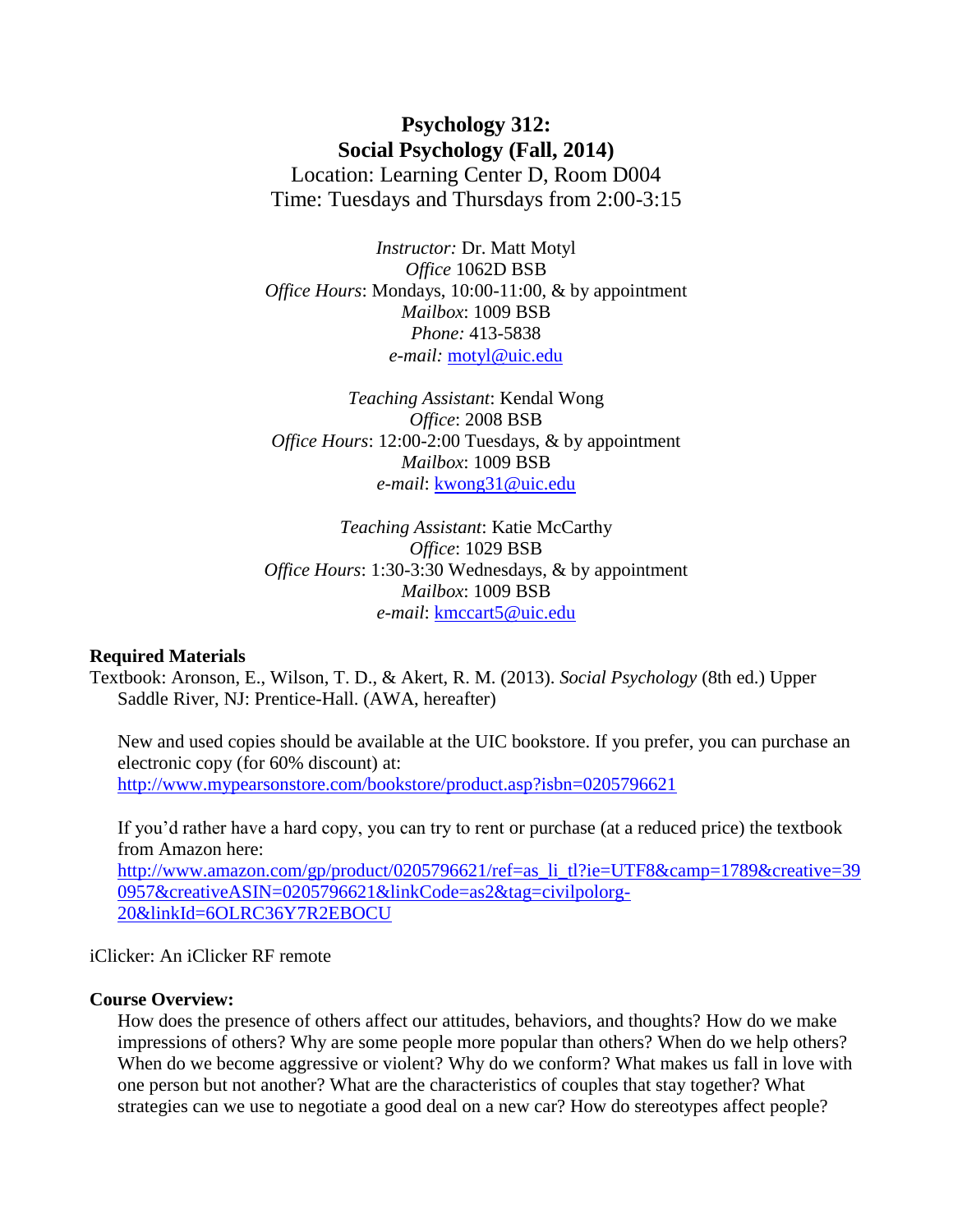These are just a few of the many questions that social psychologists address in their research. Social psychology is the scientific study of how our thoughts, feelings, and behaviors influence, and are influenced by, other people. This course provides a broad introduction to the field of social psychology. Social psychology is grounded heavily in theory and the scientific method, and we will focus on both in this course.

## **Course Prerequisite:**

Grade C or better in PSCH 242

## **Course Objectives:**

Students should leave this course with an understanding of:

- Social psychological theories and explanations for how people and environments shape our thoughts, feelings, and behaviors
- How theories of social behavior are translated into scientifically testable hypotheses
- How hypotheses are tested and evaluated by conducting experiments and observing behavior appreciating these research methods and techniques will underscore the value of the scientific method and scientific reasoning in understanding our world
- How to be a good consumer of research, and to critically evaluate scientific findings about social psychological issues that affect us all
- How to use social psychology to understand everyday life (e.g., interactions with other people and groups, relationships, mind-body issues and health, political processes, law and policy and social processes more generally)

#### **Course Format and Expectations:**

We will meet twice a week for 75-minute interactive lectures. Videos, class demonstrations, and discussions will supplement the lectures. I will assume that you have completed the reading assignments before each class meeting. In class, we will discuss some—but not all—of the topics from the book. Instead, we will use the class time to gain an in-depth understanding of selected topics. Because you are responsible for knowing theory and research not covered in the reading material, it is a good idea to attend every lecture (see below). You are responsible for both book and class material on the exams. If you miss class, be sure to get notes from a classmate.

## **Attendance and Learning Environment:**

Though, I will not take formal attendance, I will incorporate iClicker polls, questions, and popquizzes. To obtain credit for these activities, you must be present and have your iClicker. Your participation in these activities is part of your grade (see grading section below, for details), so bring your iClicker to each and every class. Moreover, it is in your best interest to attend class. When you miss class, you may miss out on iClicker points, important announcements, and important material NOT covered in the book that may appear on your exams. You are responsible for all material covered in class. Under no circumstance will I or your teaching assistant(s) provide you with notes from classes that you miss. I spend a lot of time trying to make the lectures enjoyable and informative (I am passionate about social psychology and try to convey this in my lectures); so, please invest in your education, make your parents proud, do it because everyone else is doing it (see Asch experiments in Ch. 8), or your instructor told you to (see Milgram experiments in Ch. 8). Even if you don't know the reason that you're coming to class (see Nisbett & Wilson studies on pg. 112), I expect to see you there.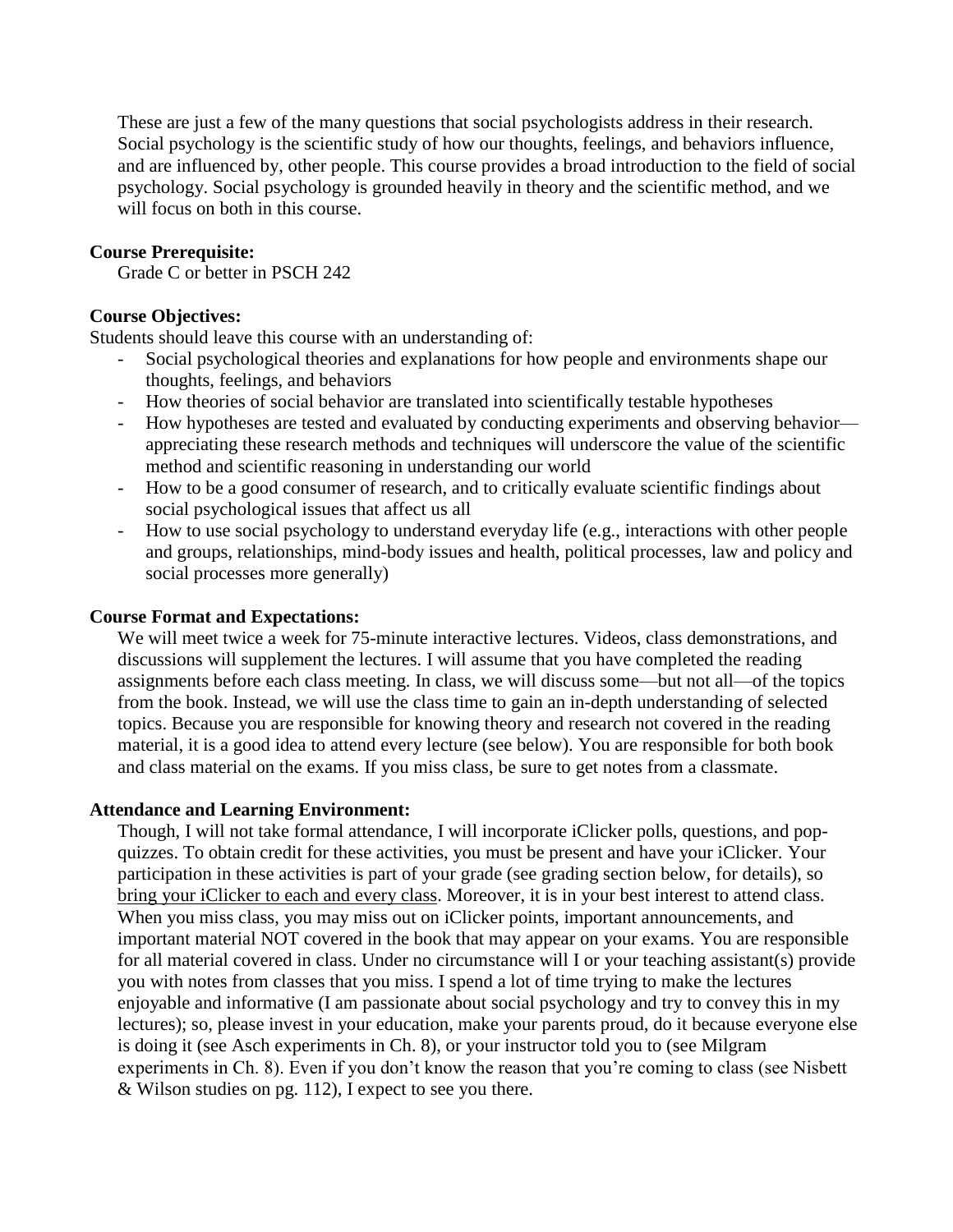I think of the classroom as a community, where success depends on all of our contributions and behaviors. The best classroom communities emerge when everyone comes to class prepared to contribute to the class discussion in a thoughtful manner. These classroom communities are not disrupted by phone calls, texting, Facebooking, Tweeting, Instagramming, emailing, reading newspapers, playing games, talking with others, or engaging in other distracting shenanigans. Over the semester, I promise that I will not stop mid-lecture to catch up on my Twitter feed or to check out recent LOLcats. Please do not do any of these things during class. If you do, you will be asked to leave.

If you do not understand something in class or the textbook, please ask. If you feel uncomfortable asking during class, you may ask immediately following class, via email, or by requesting to meet with me or your TA.

Social psychology studies some sensitive subjects, including body-image, conformity, prejudice, and violence. Thus, it is especially important to be respectful of each other. If something in the reading, lecture, or discussion makes you uncomfortable, please let me know. The material can be difficult but is important to understand.

#### **Blackboard Page**

Information about the course, including this syllabus, is on Blackboard. It is important that you check Blackboard regularly for announcements. I will post my powerpoint slides on Blackboard so that you won't need to worry about writing down everything on every slide and so that you'll be able to review them before tests. I will post supplemental readings, news articles, videos, cartoons, and other information / links to material that may help shed light on the course material. This content will typically be an application of social psychology in the real-world. I encourage you to share similar material from your everyday life with the course in our supplemental materials page on Blackboard.

On our Blackboard, you will also find access to Piazza. Piazza is another tool that will help make the course more dynamic. If you cannot find the answer to your question in this syllabus or on Blackboard, you should ask it on Piazza. Then, you can learn from the wisdom of crowds or your prosocial classmates. You can also use this as a platform to demonstrate that maybe there is an altruistic personality type (see Ch. 11). Often times, your classmates can respond to basic questions more quickly than I or your TA can. Please ask and answer questions on Piazza.

#### **Exams**

There will be four multiple-choice tests. The tests are roughly evenly spaced throughout the semester (9/16, 10/9, 11/4, 11/25) and the questions will be focused on the material from the previous few weeks of class. That said, there may be some questions on content tested on previous tests, making each test somewhat cumulative. There will be an optional final exam (12/10) that is cumulative. If you cannot attend on at least FOUR of these exam dates, then you should not enroll in this course. All exams will consist of multiple choice questions and will be worth 100 points each. Exams will cover material from the text (even if I did not discuss it in class) and material from lecture (even if it was not covered in the text).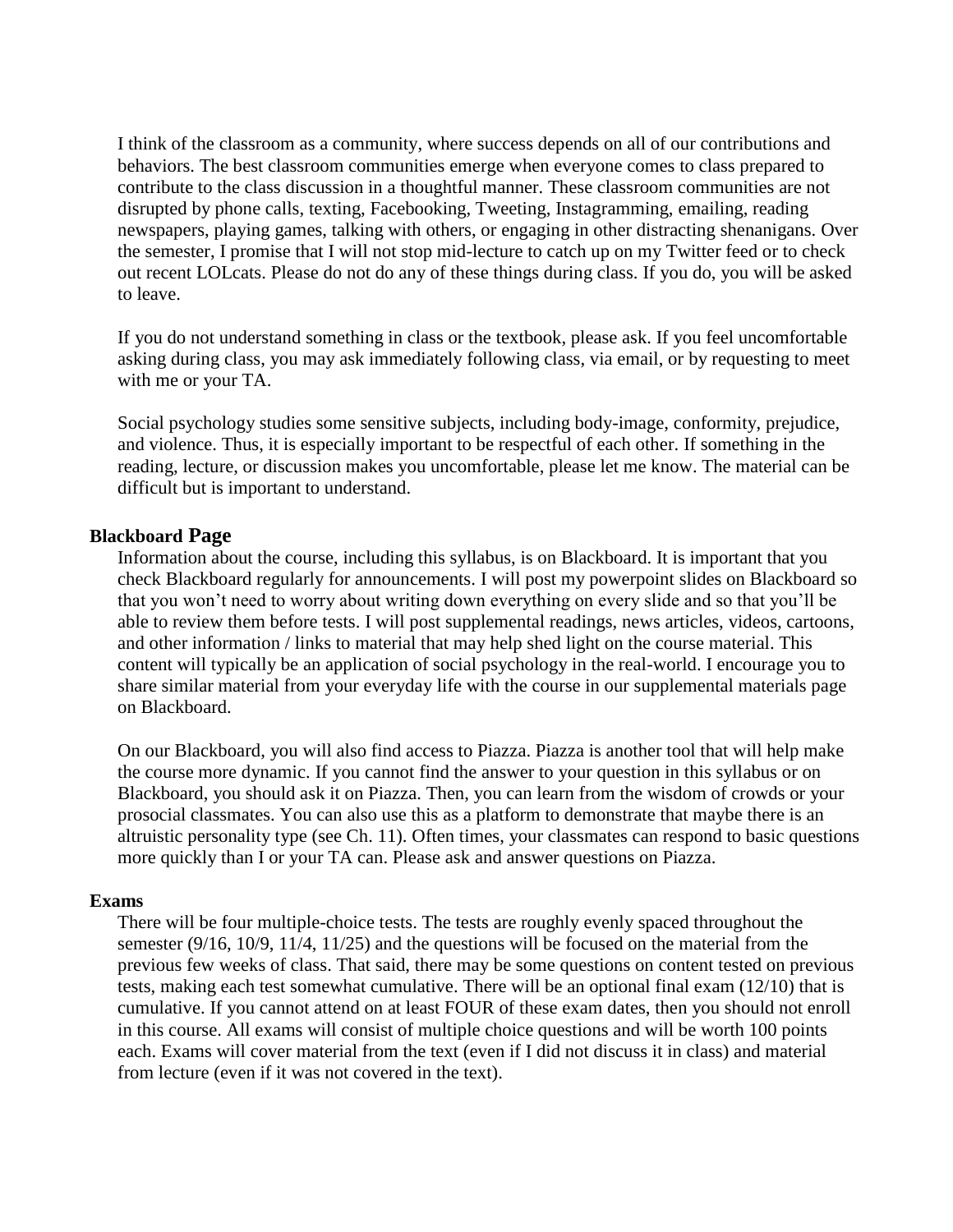Exam grades will be posted on blackboard. If you are interested in going over your exams, you may come to our office hours or set up an appointment to meet with one of us. If you choose to go over an exam, you must do so within 2 weeks of taking the exam. I impose this limit because (a) it is more useful to you to go over your exam early, and (b) many students try to cram all the reviews into the days just before the final exam, which leads to overcrowded office hours and is a very poor strategy for long-term retention.

Because your grade is based upon the top four of five potential exam scores, THERE WILL BE NO MAKE-UP EXAMS UNDER ANY CIRCUMSTANCES. If you must miss an exam, for whatever reason, there is no need to contact me. Missing an exam means that the final exam is no longer optional for you. Of course, you should miss an exam only if absolutely necessary, as you cannot predict whether something may interfere with your ability to take a future test. You are best served by taking all five exams.

## **Homework Assignments**

There will be TWO homework assignments. These will be short 1-2 page papers where you will have the opportunity to think like a social psychologist and apply some of the material that you have learned. Details about the assignments will be provided later in the semester.

## **Grading**

Your final grade for the course will be determined as follows:

| Exam 1                       | 100 points     |
|------------------------------|----------------|
| Exam 2                       | 100 points     |
| Exam 3                       | 100 points     |
| Exam 4                       | 100 points     |
| Exam 5 (*optional*)          | $*100$ points* |
| iClicker                     | 50 points      |
| Homework #1                  | 50 points      |
| Homework #2                  | 50 points      |
| <b>Total Possible Points</b> | 550 points     |

| Grade                       | Percent       | <b>Raw Points</b> |
|-----------------------------|---------------|-------------------|
| A                           | $89.5 - 100$  | 492.25-550        |
| B                           | $79.5 - 89.4$ | 437.25-492.24     |
| $\mathcal{C}_{\mathcal{C}}$ | 69.5-79.4     | 382.25-437.24     |
| Ð                           | $59.5 - 69.4$ | 327.25-382.24     |
| F.                          | $0 - 59.4$    | 0-327.24          |

## **Email and Question-Answering Policy:**

Ideally, I would like to get to know each of you individually. Unfortunately, with a class this large, that is not possible. Nor is it possible for me to have regular email conversations with all of you. Please do not email me or the TAs about matters that you can look up on the syllabus. If you miss a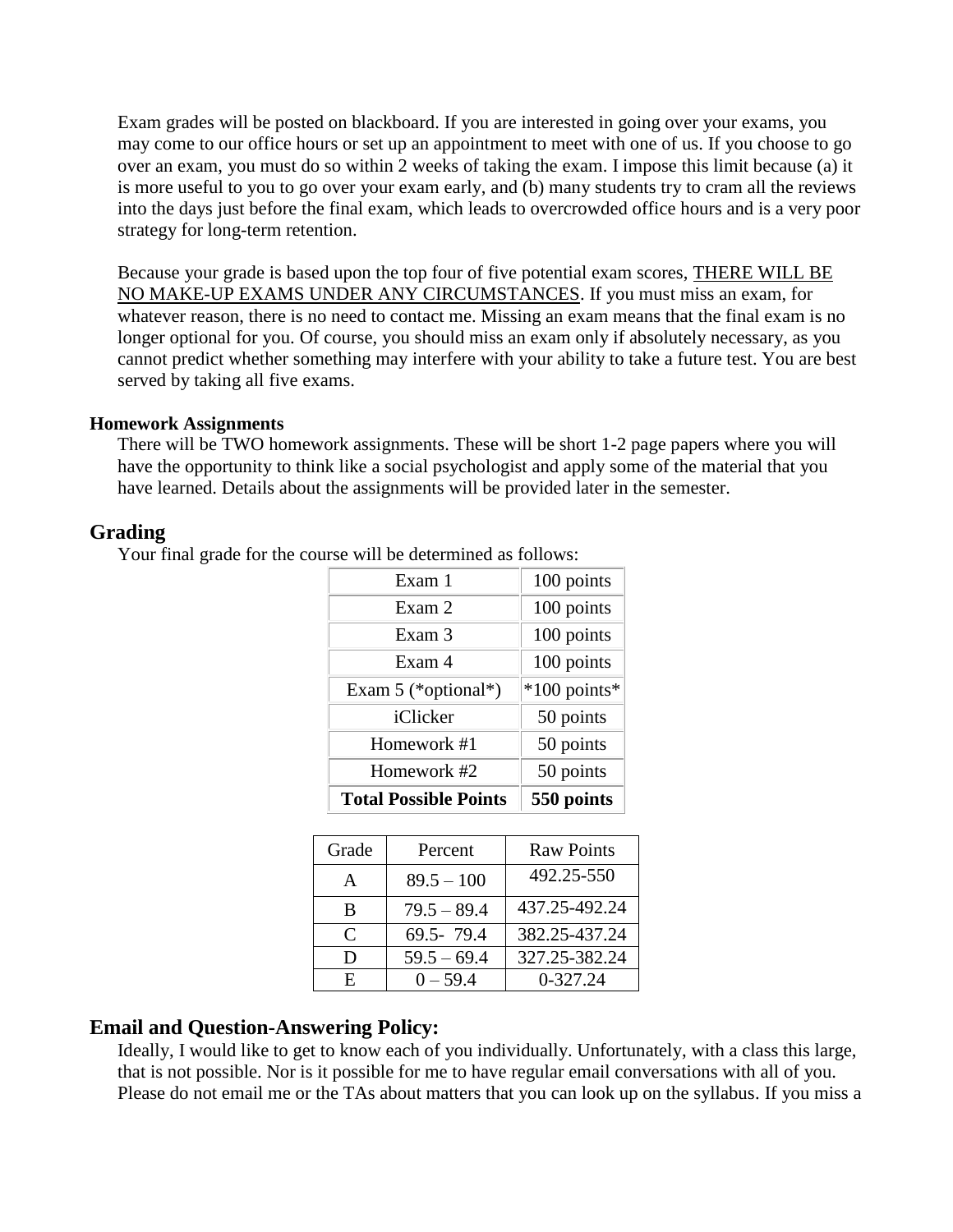class, please do not expect us to answer questions about it over email. If you have questions about the material or the assignments, please see the instructor or TA after class, or go to the instructor or TA office hours. If you have questions or comments on the material, feel free to email the instructor or TA and include PSYCH 312 and YOUR NAME in the subject line. We receive hundreds of emails every day, so following this rule will help us to identify your email as important and related to class. Our policy is to respond to emails within two working days of receipt. Working days are Monday through Friday. So, if you send an email on Sunday, we might not get back to you until Tuesday. Please be aware of this and adjust your expectations accordingly. I am available to all of my students and encourage all of you to visit me during office hours, even if it's to have a casual chat. However, given the large size of the class, I am less encouraging of email. If you have concerns or questions, you should check the course syllabus, Blackboard, and Piazza. If you cannot find your answer there, try posting a question in the discussion forum on Blackboard. If that doesn't work, then contact your TA. If you send them to me, I will forward them to your TA and that will delay your response.

## **Grade Appeals:**

If you feel strongly that your grade on an assignment or test was unfair, you have the right to appeal. In such cases, you must first talk with your TA to find out why your assignment or exam was graded the way that it was. Usually, you will be able to resolve things directly with your TA. If an issue remains, however, you may submit a word document stating (a) what test item you are questioning and (b) your rationale for the appeal. Email the document to Professor Motyl. When you request a grade appeal, Professor Motyl will re-grade the entire test or assignment—not just the single item or aspect that you are appealing. Thus, it is possible that your grade could go down on the basis of an appeal if an error that had initially favored you is caught on a second examination. **An appeal of a test item or assignment MUST be submitted within two weeks of when the assignment was handed back / posted; there will be no exceptions to this rule.**

#### **Academic Integrity:**

In fairness to the vast majority of students who take their college career seriously, **no form of cheating will be tolerated**. If you cheat on any exam or assignment in this class, you will fail the entire class and I will file official judicial charges against you immediately with the Dean of Students, who will place a notice about the incident in your permanent record. There will be no exceptions to this policy.

Cheating includes, but is not limited to, looking on others' tests or letting them look on yours during a test, copying or giving others test answers, using your cell phone or other electronic devices during an exam without prior explicit permission to do so, and plagiarism which includes copying the words of a fellow student or any other author in your papers, copying even short phrases from written work that you are using as a reference (even if you cite it properly), handing in work that you have handed in for another class, and handing in papers you've gotten from the internet or from other students.

All violations of student conduct or academic integrity will be handled according to UIC's student conduct policy: <http://www.uic.edu/depts/dos/studentconduct.html>

#### **Students with Disabilities:**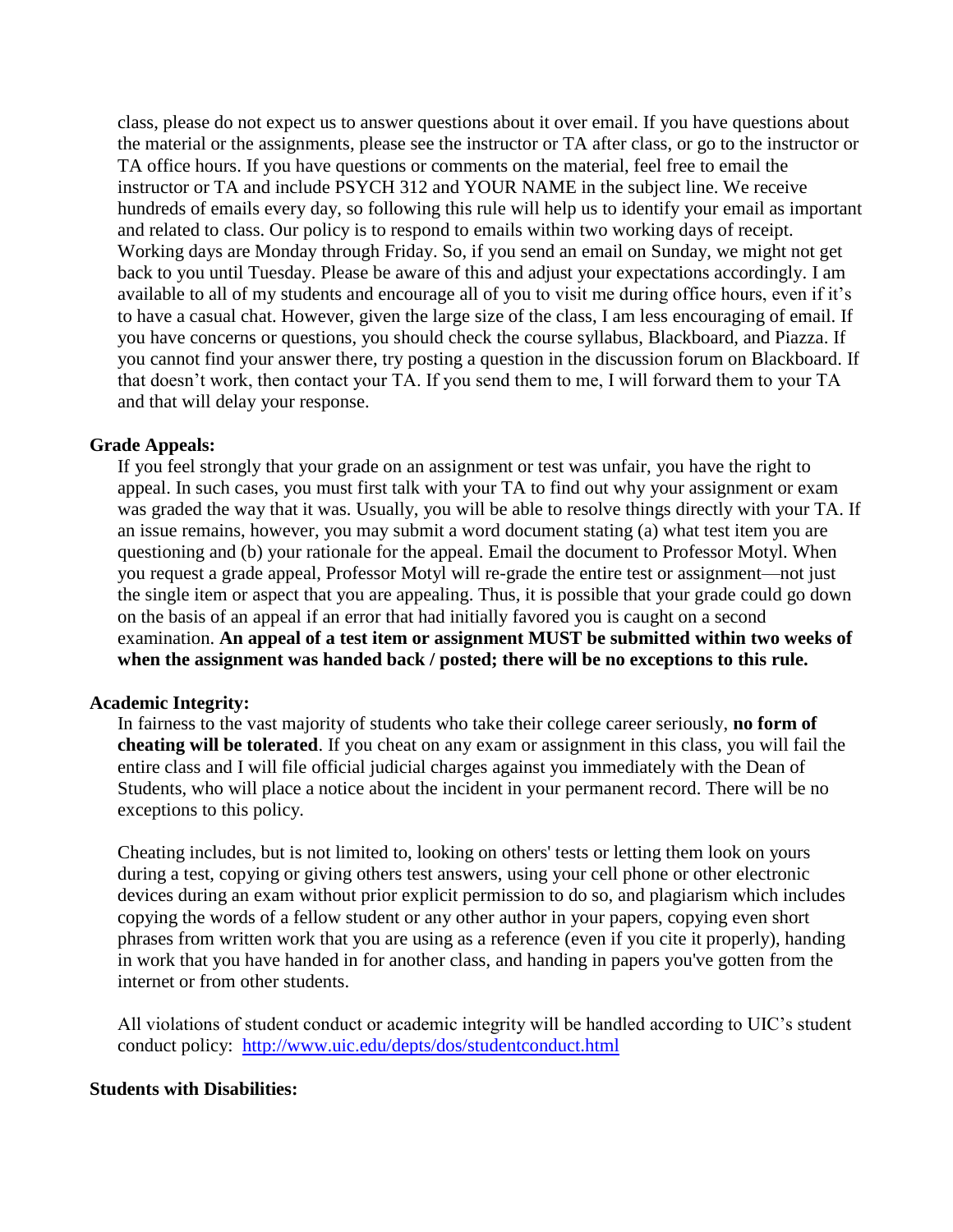Students with disabilities who require accommodations for access and participation in this course must be registered with the Office of Disability Services (ODS). Please contact ODS at (312) 413- 2103 (voice) or (312) 413-0123 (TTY). More information about accommodations is available at [http://www.uic.edu/depts/oaa/disability\\_resources/faq/accommodations.html.](http://www.uic.edu/depts/oaa/disability_resources/faq/accommodations.html)

## **Religious Holidays:**

Campus Policy States: The faculty of the University of Illinois at Chicago shall make every effort to avoid scheduling examinations or requiring that student projects be turned in or completed on religious holidays. Students who wish to observe their religious holidays shall notify the faculty member by the tenth day of the semester of the date when they will be absent unless the religious holiday is observed on or before the tenth day of the semester. In such cases, the student shall notify the faculty member at least five days in advance of the date when he/she will be absent. The faculty member shall make every reasonable effort to honor the request, not penalize the student for missing the class, and if an examination or project is due during the absence, give the student an exam or assignment equivalent to the one completed by those students in attendance. If the student feels aggrieved, he/she may request remedy through the campus grievance procedure.

## **Incompletes:**

University policy on incomplete grades is very strict. I will grant an incomplete grade only under the most extreme circumstances. Do not request an incomplete unless the following conditions apply (taken from the undergraduate catalogue):

*Course work is incomplete when a student fails to submit all required assignments or is absent from the final examination; incomplete course work will normally result in a failing grade. The IN (incomplete) grade may be assigned in lieu of a grade only when all the following conditions are met: (a) the student has been making satisfactory progress in the course; (b) the student is unable to complete all course work due to unusual circumstances that are beyond personal control and are acceptable to the instructor; (c) the student presents these reasons prior to the time that the final grade roster is due. The instructor must submit an Incomplete report with the final grade roster for the IN to be recorded. This report is a contract for the student to complete the course work with that instructor or one designated by the department executive officer in the way described and by the time indicated on the report. In resolving the IN, the student may not register for the course a second time, but must follow the procedures detailed on the report. An IN must be removed by the end of the student's first semester or summer session in residence subsequent to the occurrence, or, if not in residence, no later than one calendar year after the occurrence. When the student submits the work, the instructor will grade it and change the IN to the appropriate grade. If an undergraduate fails to meet the stated conditions, the instructor will assign an E for the final grade.*

#### **Letters of Recommendation:**

I am happy to provide letters of recommendation for students who have demonstrated excellence in my class. In order to write a good letter, I must know you. So, if you anticipate requesting a letter of recommendation from me, please ensure that you meet with me at least once to discuss your aspirations and plans. If I don't know you, I cannot write a letter for you.

## **Legal Disclaimers**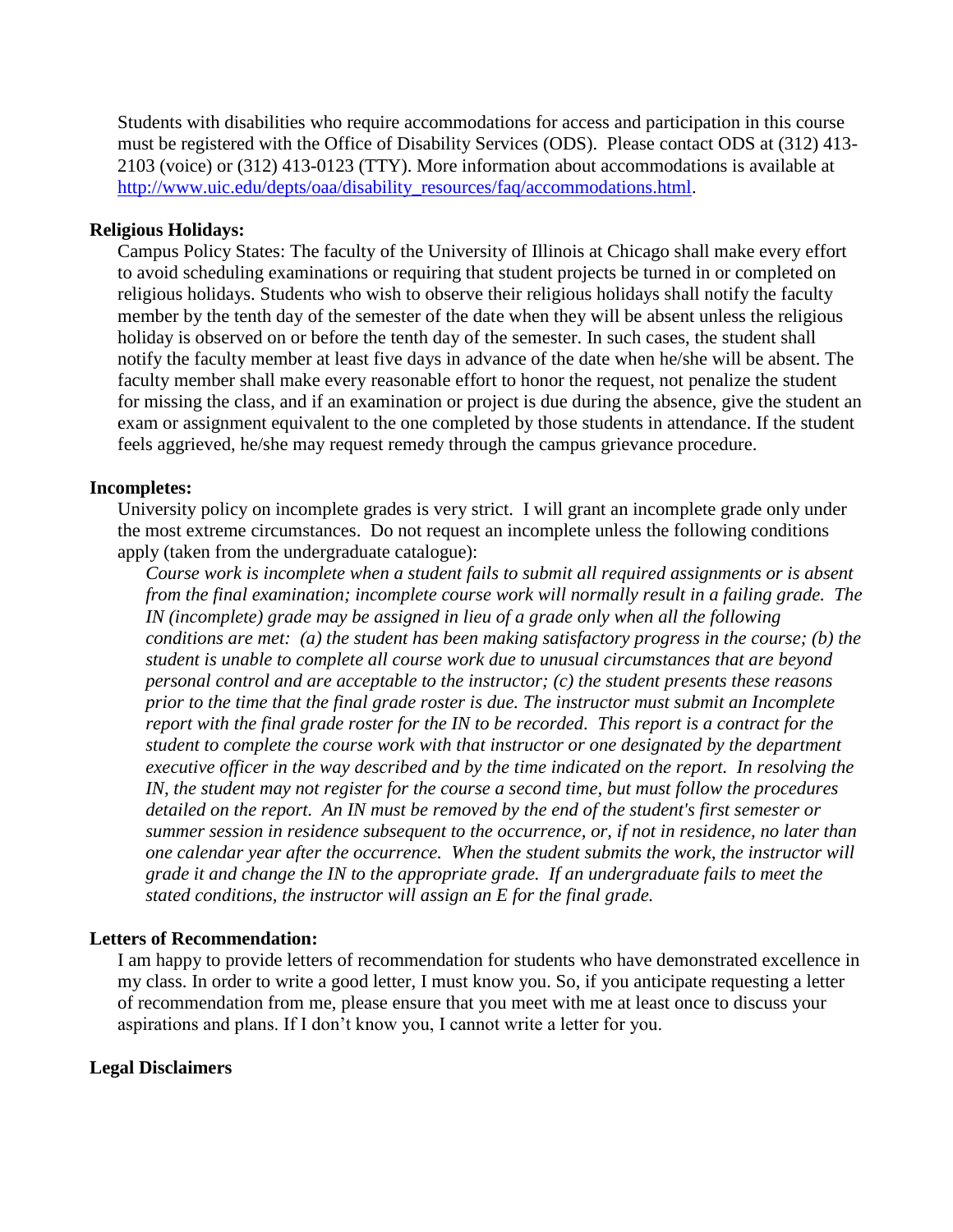The content of this course is the intellectual property of the instructor and is covered by copyright law. The exams and handouts in this class are copyrighted. Any sale, reproduction, or retransmission of course-related materials (including exams or exam questions) is a violation of US Copyright Law, and any parties (students or commercial enterprises) involved in such illegal activities are subject to both criminal and civil prosecution. Students are allowed to provide or lend notes to fellow students, provided they do not financially profit from doing so. The commercialization of class notes, however, is strictly prohibited; violators will be prosecuted.